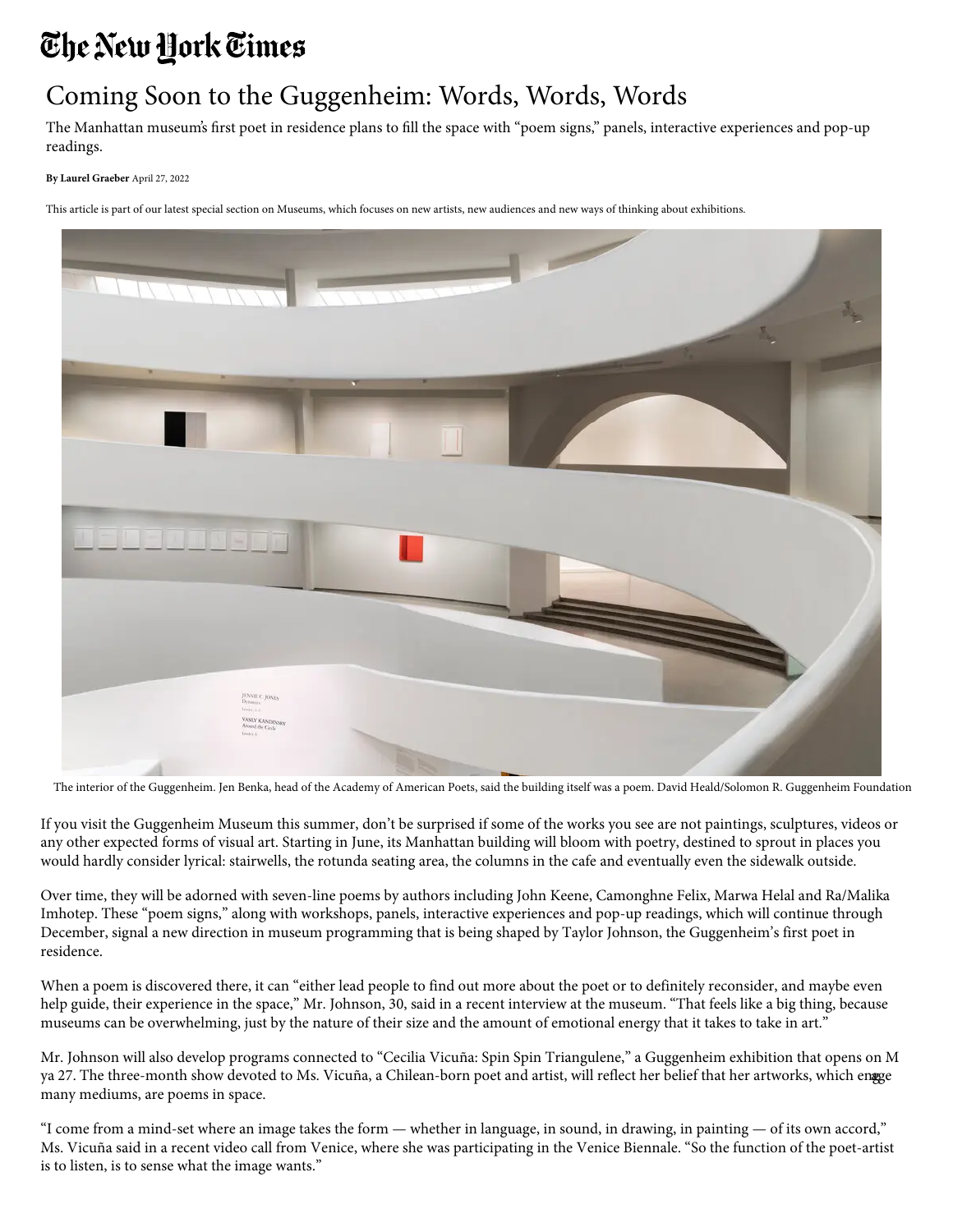Although many museums have presented poetry programs — the Academy of American Poets hosted readings, lectures and discussions at the Guggenheim from the mid-1960s into the 1980s — neither the academy nor the museum said it was aware of any other residency for a poet at an institution devoted to visual art. (Lincoln Center named its first poet in residence, Mahogany L. Browne, in 2021.) According to Jen Benka, the president and executive director of the academy, which partnered with the Guggenheim in creating the post, it attests to a growing interest in verse that has only increased since the young author Amanda Gorman read her work at President Biden's inauguration last year.

[That growth, Ms. Benka said in a phone interview, is "being led by young people of color."](https://www.xandriaphillips.com/)

"Poetry is just an incredibly diverse art form today," she said. "It's a younger art form."

Mr. Johnson, whose collection, "Inheritance," received the Norma Farber First Book Award from the Poetry Society of America, was among more than 70 authors who applied for the Guggenheim residency, which pays the poet a \$20,000 honorarium. In an open call in November, the academy and the museum made it clear they were not offering a traditional writer's residency, in which an author spends many hours sequestered, working on a new book.

Instead, this initiative will focus on visitor programming and "expanding our invitation to a broader and more diverse audience," said Cyra Levenson, the deputy director of the Guggenheim and its director of education and public engagement.

The residency's five-member selection committee, which included the prizewinning poets Mei-mei Berssenbrugge, Natalie G. Diaz and Claudia Rankine, evaluated the applicants' résumés and programming proposals. Mr. Johnson, who "brought forward just an incredible and creative set of ideas," Ms. Benka said, is also, coincidentally, the type of new visitor the museum is trying to attract. Young, Black and identifying, he said, as "trans," he had never been inside the Guggenheim before applying, though he said he had been aware of its collection and its Frank Lloyd Wright architecture.

Mr. Johnson, who plans to highlight the building's distinctive design during his stay, described it as a "temple of spirit," an idea he has asked the writers composing the "poem signs" to consider. Those who devised the residency also see the Guggenheim as a space whose modernist art collection, like poetry, pares meaning down to its essence.

The "building is a poem," Ms. Benka said. "Time in that space is so deeply, deeply poetic, that it seems like, to me, involving poetry and poets more is just a natural extension."

Although Mr. Johnson began his yearlong residency in January, some of his projects are still gestating.

"I'm interested in the way this building is participatory," he said.

"When I'm thinking about poetry," he added, "I think about immersive experiences, I'm thinking about setting up a world of language in which I'm kind of shaken outside myself."

Visitors may be shaken, too. For the pop-up readings, which will take place every two months — the first, with the poets [Jenny Xie](http://www.jennymxie.com/), Xan Phillips and [Imani Elizabeth Jackson,](https://www.imanie.info/) is on May 21 — Mr. Johnson has suggested that the visiting writers use a bullhorn. Poems will also be available as audio recordings, and Mr. Johnson said he hoped eventually to enlist museumgoers in reading and recording various poets' work in the former phone booths on the Guggenheim's first floor. Participants will then "leave a prompt for another stranger to record a poem," he said, perhaps from a database of choices.

Mr. Johnson is not, however, interested in showcasing his own work, except in a profile on the museum's digital guide. Instead, his residency will highlight poets he admires, especially those whose work bridges more than one discipline. For instance, a Guggenheim panel on June 22, "Spirit of Movement," will feature [Harmony Holiday](https://www.poetryfoundation.org/poets/harmony-holiday), [jaamil olawale kosoko](https://www.jaamil.com/) and [Jayson P. Smith](http://www.jaysonpsmith.com/), writers who are involved in dance and performance.

Mr. Johnson will also engage aspiring poets who stroll through the Guggenheim's doors. Having previously taught writing in public schools in Washington, D.C., his home city, he will lead workshops for teenagers at the museum.

But visitors need not be young to pick up a pencil. In December, the Guggenheim converted its [Aye Simon Reading Room](https://guggenheim.org/for-educators/education-facilities) into an interactive poetry space. The staff filled the room, formerly an art library, with volumes of poetry, as well as notecards, colored pencils and sheets with creative prompts.

During "Jennie C. Jones: Dynamics," a solo show, closing in early May, that incorporates sound with visual art, a prompt has invited visitors to translate what they heard into a drawing and post it. Subsequent visitors have been able to choose one of the posted sketches and respond with a few words, a poem or a story. "People leave hundreds of drawings and poems here," Ms. Levenson said.